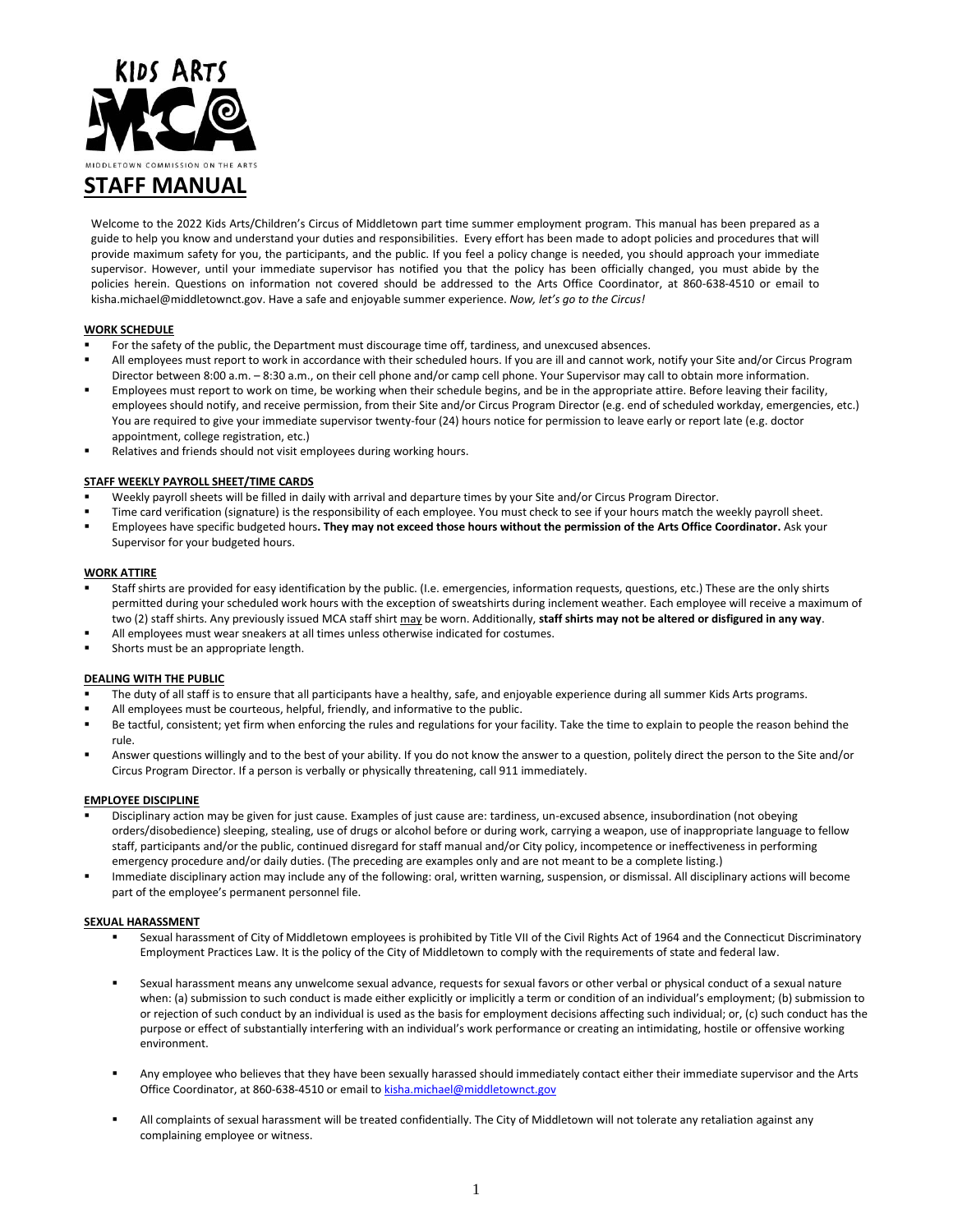### **DISCIPLINARY PROCEDURE FOR PROGRAM PARTICIPANTS**

- For the benefit of the staff and participants, all participants must be informed of all rules and regulations by the Site and Program Director, Assistant Director, and/or Counselors.
- Participants may receive written warning for any continued infraction of the program rules and regulations. Some examples are abusive language toward staff or other participants, leaving the Kids Arts Program area, fighting, spitting, etc. The Program Director or Assistant Director must approve all written warnings.
- If the Program Director, or Assistant Director, feels that an infraction is serious enough to dismiss the child immediately from the Program, they have the authority to do so with the approval of the Arts Office Coordinator.

### **The following should be used as a guideline for disciplining participants:**

- a) Use verbal warnings until they are no longer effective.
- b) Inform the Site and Program Director or Assistant Director of your request to start written disciplinary actions.
- c) Complete in full the Disciplinary Action Form with assistance from the Site and Program Director or Assistant Director.
- d) The Site and Program Director or Assistant Director will inform the child of your actions and send the form home with the child to be signed by the parent/guardian and returned.

### **ACCIDENTS/EMERGENCIES**

- Program Directors, Site Directors and trained staff are responsible for first aid and keeping the first aid kids stocked and in order. If additional supplies are needed, request from your immediate supervisor.
- MEDICATION: if a child is taking medication and needs it to be administered during the program hours, a medication form must be completed prior to the start of the program. All medication will be administered by an RN, LPN, or designated trained staff person on site.
- The Site and/or Circus Program Director is responsible for notifying the Arts Office Coordinator if problems occur regarding access and use of the emergency phone.
- The Site and/or Circus Program Director is responsible for instructing their staff in the following procedures regarding emergencies and for taking charge of all emergencies.
- Counselors should stay with the children and, if not certified in First Aid, wait for the appropriate staff person. Send a staff person or child to notify the Site and/or Circus Program Director and/or get help.
- Depending on the nature of the emergency, the Site and/or Circus Program Director will determine if an ambulance and/or Emergency Medical Assistance is needed. If so, it is the responsibility of the Site and Program Director to delegate someone to make the call.
- **Staff making the call should:** 
	- **a) Dial 911 (Police Emergency Line)**
	- **b) Request an ambulance, paramedics and Police/Fire Personnel**
	- **c) The call will be transferred to the appropriate line**
	- **d) Give exact location of emergency**
	- **e) Description of what happened and status of victim**
	- **f) Age and description of victim**
	- **g) Give your name, job title and work location (66 Spring Street, MacDonough School)**
	- **h) Have someone meet emergency services and help direct them to victim**
	- **i) Do not hang up until the Dispatcher tells you to hang up.**
- The Site and/or Circus Program Director, or trained staff, shall perform First Aid in accordance with their training. Only those employees who have current certification in First Aid and/or CPR are to perform these procedures. First Aid Kits must be on-hand and are the responsibility of each program. All Directors shall monitor and keep available sufficient First Aid supplies. Requests for additional supplies should be made to the Arts Office Coordinator.
- The OSHA Manual for Bloodborne Pathogen Standard should be kept at the first aid station while on site.
- The Program Director shall attempt to identify the victim and witnesses. Keep these people available to answer questions for the Emergency Medical Personnel and/or Police.
- The Site and/or Program Director is responsible for making sure the Arts Office Coordinator located at the Municipal Building is notified of the emergency. The Site and/or Program Director will attempt to contact the victim's family, advise them of the situation without causing undue alarm or discussion as to specifics. The family should be directed to proceed immediately to the hospital, not the Kids Arts area, as medical personnel will need them there.
- The Site and/or Program Director is responsible for submitting an accident report. As well as, having all personnel involved or witnessing the accident, submit a report of where they were at the time of the accident, what actions they took, and/or what they witnessed. The accident report and staff reports must be submitted to the Arts Office Coordinator the same day of the accident.
- The Site and/or Circus Program Director will file all accident reports and forward reports of serious accidents where there may be potential litigation against the City of Middletown, to the Arts Office Coordinator.

### **INCLEMENT WEATHER**

All staff scheduled to work must report regardless of the weather unless otherwise notified by their Site and/or Circus Program Director.

 In case of rain, thunder, lightening, tornado, and/or hurricane, participants and staff must be kept inside a facility or suitable safe area. If the Program has not started, all participants' parents, and guardians will be notified immediately.

### **FACILITY**

The following duties and facility checks are to be completed by the Site and/or Circus Program Director or designee. This list does not represent a complete breakdown of all duties but only a representation of essential items that should not be overlooked. The Arts Office Coordinator may add additional duties, either orally or in writing, which also must be completed.

- **Fire**
	- 1. Evacuate the building as quickly as possible without causing undue alarm.
	- 2. Count the children in your group and check the number against your daily attendance sheet.
	- 3. For school buildings, pull the Fire Alarm.
	- 4. Fire in wooded area adjacent to a Program, move participants to a safe location. Call 911 or pull a fire alarm.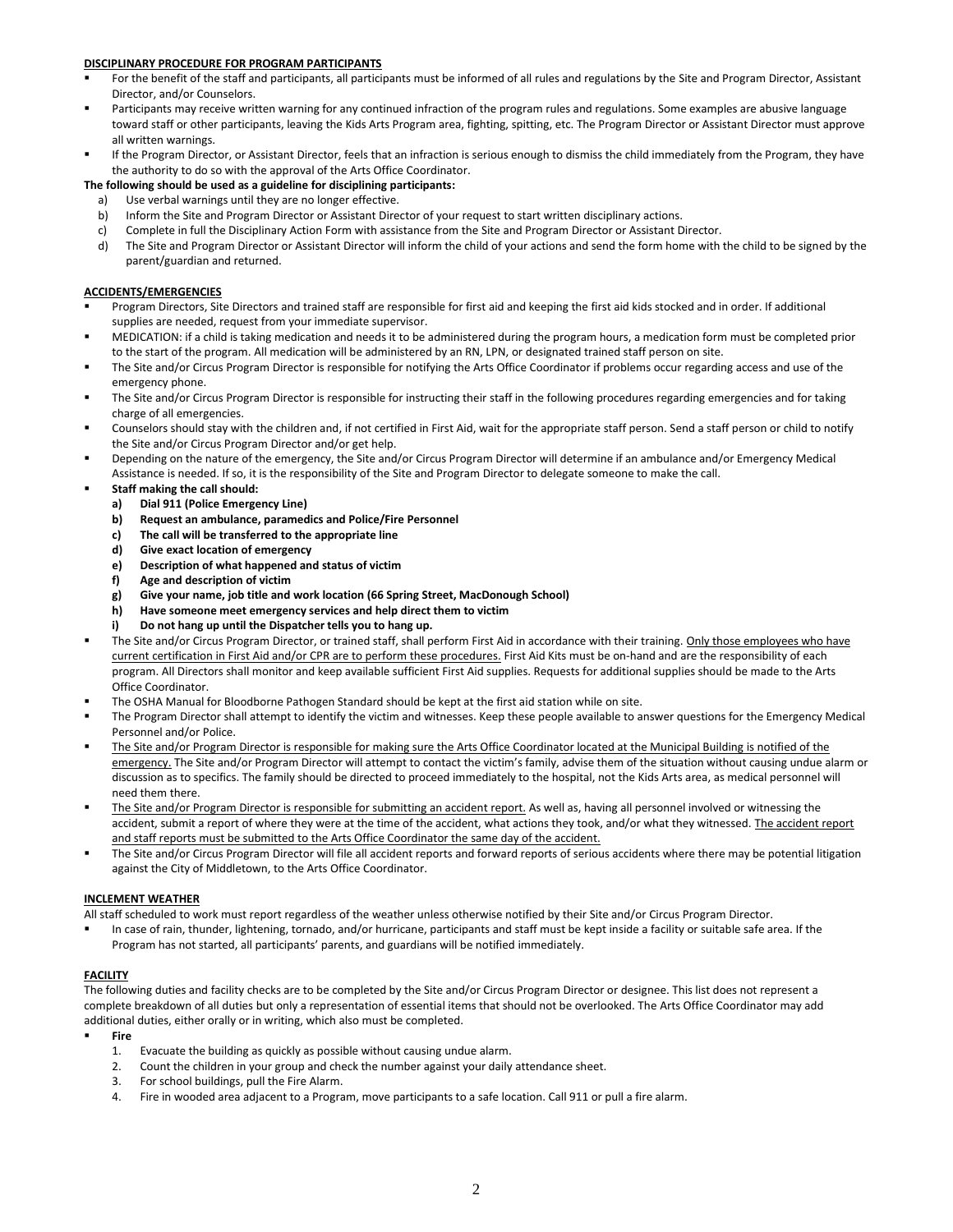### **BUS AND CARRY-ALL DUTY/ACCIDENT**

- Bus supervisors are to check the children on and off the bus mornings and afternoons. Each bus supervisor will have a list of Program participants who ride the bus. Only registered participants who are on your list should be allowed on the bus. Except for safety checks, Bus Supervisors should not get off the bus or leave the children unattended.
- In the event of a bus accident, stay with the children. Contact the Arts Office Coordinator and/or the Site and/or Circus Program Director, as soon as possible, with the names of the children on the bus.
- Staff is required to ride the buses with the participants to and from all field trips.

### **LOST PROGRAM PARTICIPANT**

Determine where the child was last seen. Contact the Site and Program Director who will organize the staff into those responsible for looking after the remaining children and those that will help search.

### **CONFRONTATIONS**

- Strangers observed on site by staff should be brought to the attention of the Site and/or Program Director as soon as possible.
- If a staff member sees a stranger or participant holding a weapon and/or having a confrontation with another staff member, they are to remove the children they are responsible for from the area as soon as possible and notify the Site and/or Program immediately.
- If an individual, who is not the parent or guardian, insists upon taking a child out of the Program, you are to direct the parent/guardian to the Site Director or Assistant Site Director.

### **MISCELLANEOUS**

**Stray Animals** – If a stray animal is observed, it should immediately be brought to the attention of the Program Director. If the animal appears to be threatening to the participants, they should be removed to a different area or taken inside. Call the Animal Control Office/Police (860-638-4030) or City Arts Office (860-638-4510) for assistance.

**Alcoholic Beverages** – The possession or use of alcoholic beverages and/or drugs by employees before and/or during work hours is prohibited.

**Sleeping** –Any employee found sleeping during working hours will be terminated immediately.

**Smoking** – Smoking is not allowed in any City-owned facility. Smoking is not allowed during scheduled working hours.

**Transportation** – Employees are not to use their personal vehicles to transport program participants.

**Telephones** – Facility telephones are to be used for emergencies or official use only.

**Cell Phones** – Cell phone use is **not permitted** during program hours, without Director's permission.

**Reading** – No reading of unrelated books, magazines, or newspapers during work hours is permitted.

**Equipment and Supplies** – Staff may not purchase or order supplies without the permission of the Arts Office Coordinator.

**Handouts** – All program related information (e.g. handouts to kids) prior to distribution, must be reviewed and approved by the Arts Office Coordinator.

**Music** – The use of radios, headsets, and/or musical instruments are not allowed during working hours unless prior approval is given by the Arts Office Coordinator.

**Card Playing** – Card playing during scheduled hours is not allowed.

**Program Completion (e.g. end of day)** – At the completion of the program, all children must be picked up before staff may leave. If a pick-up does not occur during working hours, the Program Director will take volunteers or assign Staff to stay until all children have been picked up. Staff will be paid for staying.

**Personal Belongings** – Employees should not leave any personal belongings at work. The City Arts Office is not responsible for items left, stolen, or vandalized.

**Contact with Participants** – Before any communication with participants, outside of program hours, discuss the nature with the Program Director.

**Food** – Staff shall consume food only during scheduled breaks and snack times or with permission from the Program Director.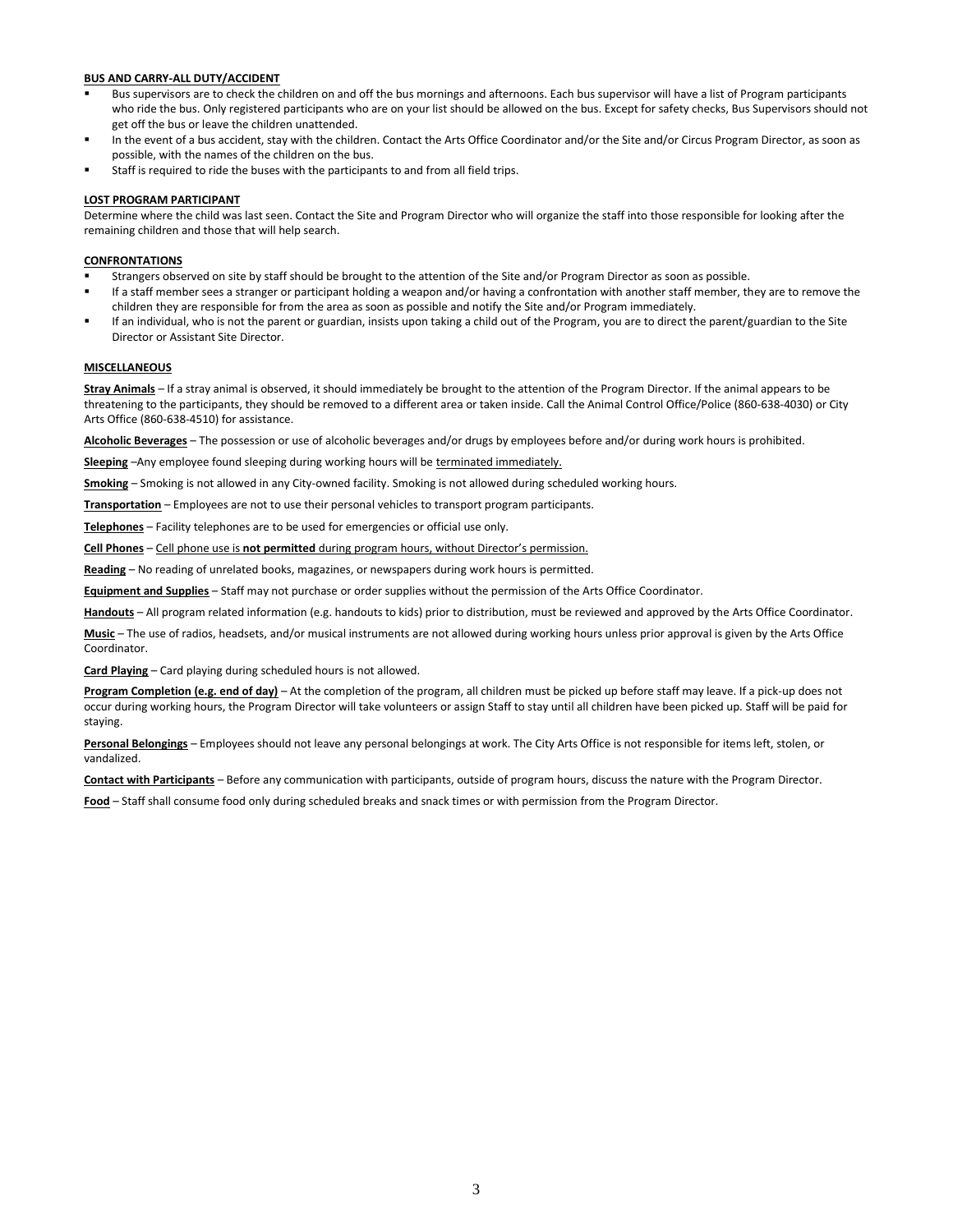

# **Part-Time Employee Job Description**

Kids Arts Counselor

# **GENERAL DESCRIPTION OF JOB:**

Receives direction from the Program Directors or Site Director in his/her absence. Organizes and leads activities developed and/or approved by the Program Director or Assistant Director.

# **EXAMPLES OF DUTIES:**

- Develops activities for children at the program for consideration by the Program Director and /or Assistant Director.
- Leads activities with groups as directed by the Program Director or Assistant Director in his/her absence.
- Responsible for facilities and equipment assigned to the program.
- Adheres to City of Middletown and Arts & Culture Office policies and procedures and City ordinances.
- Reports any problems, unsafe conditions, or disciplinary actions concerning participants or the general public to the Program Director, Assistant Director or Site Director in his/her absence.
- Reports accidents and forwards information to Site Director.
- Responsible for other duties as assigned by the Program Director.

## **DESIRABLE MINIMUM QUALIFICATIONS:**

At least 16 years of age with an interest in working with children. Applicants must have ability to communicate with children, staff, parents, and the public.

### **KNOWLEDGE, ABILITIES AND SKILLS:**

Must have general knowledge of a variety of games, activities and circus skills.

Note: the above is an outline and must not be taken as a complete itemization of duties.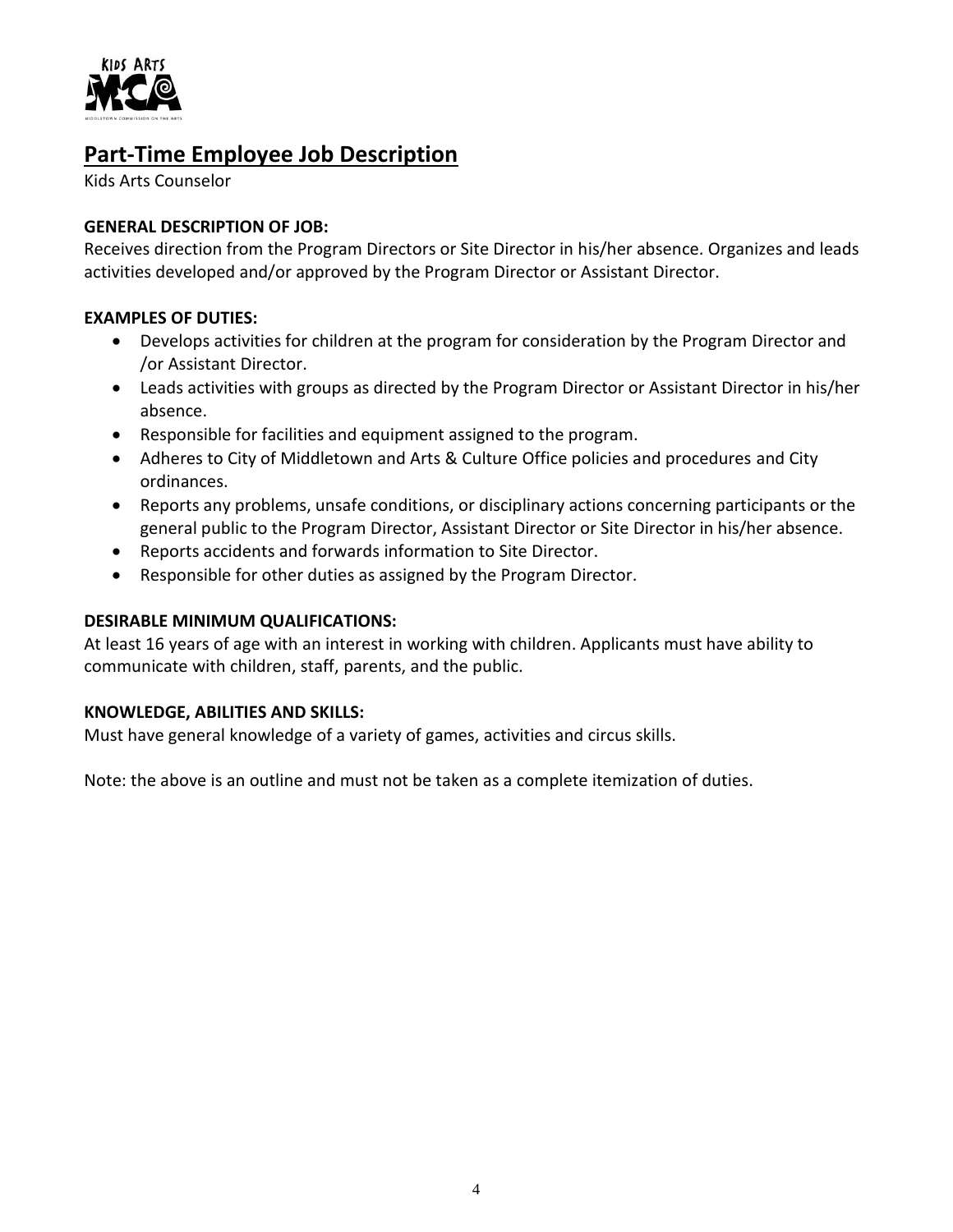

# **Part-Time Employee Job Description**

Kids Arts, Artist in Training

# **GENERAL DESCRIPTION OF JOB:**

Receives direction from the Program Directors or Site Director in his/her absence. Organizes and leads activities developed and/or approved by the Program Director or Assistant Director.

# **EXAMPLES OF DUTIES:**

- Co-teaches, co-plans and provides support for lead artists
- Develops activities for children at the program for consideration by the Program Director and /or Assistant Director.
- Presents and leads activities with groups and classes as directed by the Program Director or Assistant Director in his/her absence.
- Responsible for facilities and equipment assigned to the program.
- Adheres to City of Middletown and Arts & Culture Office policies and procedures and City ordinances.
- Reports any problems, unsafe conditions, or disciplinary actions concerning participants or the general public to the Program Director, Assistant Director or Site Director in his/her absence.
- Reports accidents and forwards information to Site Director.
- Responsible for other duties as assigned by the Program Director.

### **DESIRABLE MINIMUM QUALIFICATIONS:**

At least 16 years of age with an interest in working with children. Applicants must have ability to communicate with children, staff, parents, and the public.

### **KNOWLEDGE, ABILITIES AND SKILLS:**

Must have general knowledge of a variety of games, activities and circus skills.

Note: the above is an outline and must not be taken as a complete itemization of duties.